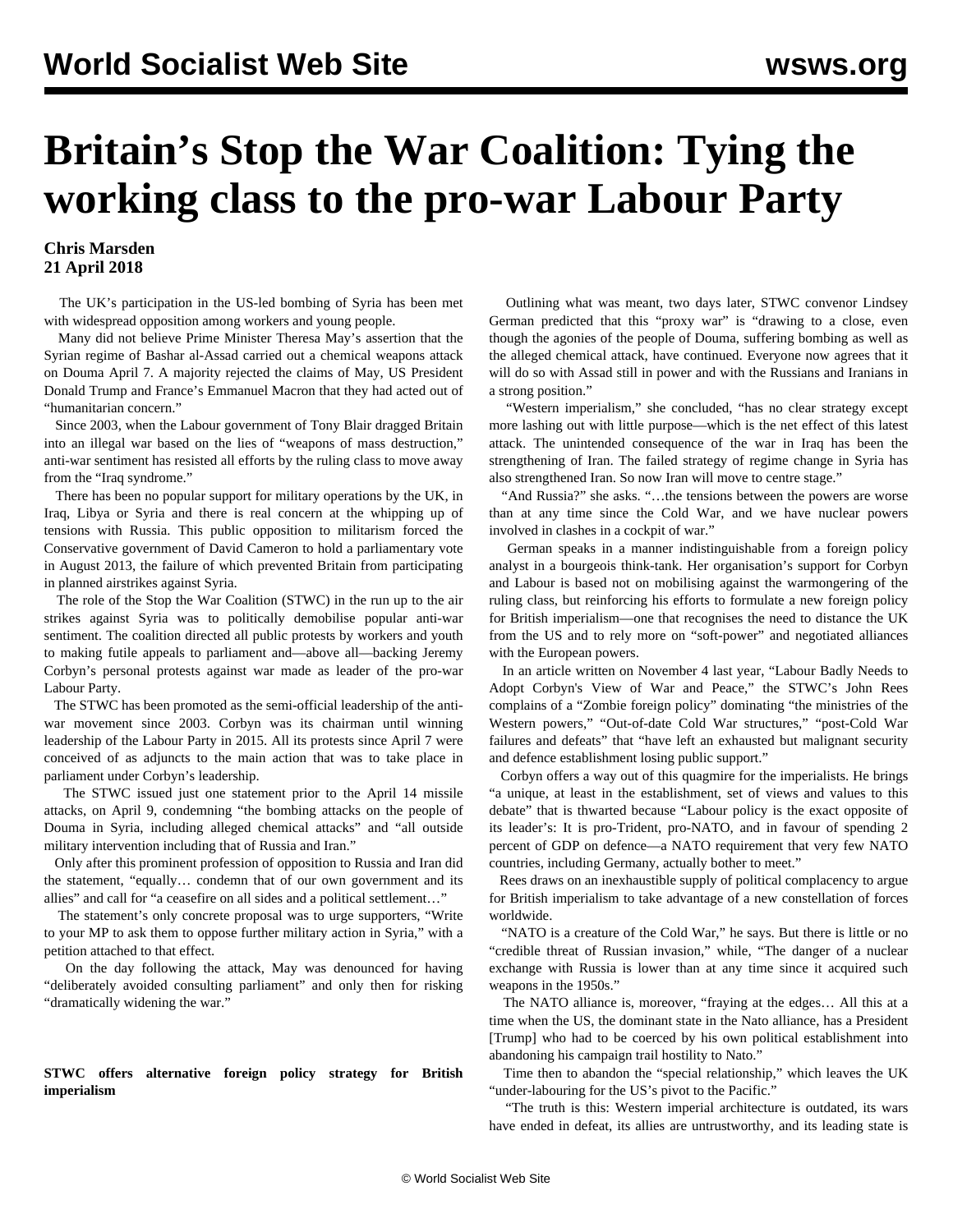losing the economic race to China." It is therefore time for Labour to "Adopt Corbynism."

 This statement was the basis for a series of STWC public meetings running since January, the "Why We Need An Anti-War Government Tour."

 These were used to support Corbyn's efforts to convince his Blairite opponents to accept the need for a fresh political turn and to end the civil war in the Labour Party alluded to by Rees.

 Among the announced speakers at these meetings were no less than six Labour MPs, including four members of Corbyn's shadow cabinet and a trade union representative on the party's National Executive Committee. Also speaking was Mark Serwotka, General Secretary of the civil service union, PCS.

 The STWC fully endorses Corbyn's refusal to wage any struggle against his party's right-wing, who are not interested in his calls for a new and civilised mission-statement for British imperialism. A whole section of the STWC website, Tony Blair Watch, is dedicated to archiving articles denouncing the imperialist warmonger—the last being from October 2015. Nothing is written against his present-day acolytes in the Labour Party, or the fact that Blair remains a member despite agitating against a Corbynled Labour government!

 In the two parliamentary debates lobbied by the STWC, on April 16 and 17, Corbyn was almost alone in speaking against the bombing of Syria as the right-wing of the party solidarized with May. And 55 Labour MPs abstained on his placatory motion calling for a parliamentary vote on future military action.

 This illustrates the reality of any Corbyn-led Labour government. Even were he to continue to personally oppose war—and this is by no means certain given his record of capitulation—he heads a party whose MPs would, in large numbers, back future military action by British imperialism and ensure that it went ahead.

#### **How the STWC neutered the mass anti-war movement**

 The Stop the War Coalition's role in neutering opposition to the bombing of Syria flows from the bankrupt politics of the pseudo-left and Stalinist groups who set it up in 2003.

 Prior to the Iraq conflict, the STWC was able to mobilise a demonstration of over one million people. But its key political leadership, the Socialist Workers Party and Communist Party of Britain, enabled Blair to wage war—with the collusion of the trade union bureaucracy—by preventing anti-war sentiment from becoming the starting point of a political movement of the working class against the government.

 The SWP insisted that all demands, including the exclusive focus on "Bliar" Blair, must be acceptable to anyone opposed to war, particularly by STWC affiliates, the Campaign for Nuclear Disarmament and the Muslim Association of Britain. Above all, confidence must be placed in a handful of Liberal Democrats and Labour MPs, such as Corbyn, alongside the French and German governments and the United Nations to act as a counter to the war aims of London and Washington.

 Having politically eviscerated the anti-war movement, the STWC was given semi-official status as, time and again, it has insisted "mass pressure" and "electoral self-interest" will force various governments to listen to the will of the people.

 The STWC today would like everyone to believe that its orientation to the Labour Party is due to its new left leadership. But in 2007, the STWC used the imminent departure of Blair to issue a humble appeal to Gordon Brown to "Pursue a foreign policy independent of the administration of the United States of America"—the same demand it makes today.

 "Brown has been at the Prime Minister's right hand throughout the decisions on Iraq and Afghanistan. Nevertheless, it is our conviction that mass pressure, combined with electoral self-interest, can force the British government to break from George Bush's wars," it wrote.

#### **Pro-war record of the Socialist Workers Party and Counterfire on Syria**

 The STWC portrays itself as an opponent of wars in Libya and Syria. To do so the SWP and its offshoot, Counterfire, which now runs the STWC rump together with the Communist Party of Britain (CPB), would like everyone to forget their support for Western-backed Jihadi forces in both countries.

 The SWP [portrayed](/en/articles/2012/02/bswp-f15.html) these proxy Western forces as "freedom fighters" of "the revolution." Writing in the January 7, 2012 *Socialist Worker*, Simon Assaf argued against unfounded "Fears of Western interference… the notion that ordinary Syrians struggling to change their country are the pawns of a 'Western plot' is absurd."

 The western-backed Syrian National Council (SNC) and Free Syrian Army (FSA) were described as carrying out military operations to protect civilians from the regime's security forces. "So far, there are no formal ties between the FSA and the *civilian organisations of the revolution*, such as the Coordinating Committees, the Syrian Revolution General Commission and the Syrian National Council (SNC)." (emphasis added).

 When the Cameron government backed away from bombing Syria in 2013, this was hailed as a vindication of the STWC's call for independence from the US. A rally the next day, August 31, saw German, now a member of Counterfire, declare, "We've said for some years that one of our aims as a movement should be to break Britain from following the US in every step of its foreign policy."

 An article on Counterfire's web site stated, "Parliament has finally—under the weight of long-term pressure—come close to reflecting public opinion."

 Tariq Ali, once a leading member of the Pabloite United Secretariat, said that after living "in this country for 40 years or more... It feels for the first time you are living in an independent country."

 Corbyn becoming Labour leader in 2015 should, according to the STWC, have been the beginning of a political counter-offensive against Britain's war-drive. Instead, in December, Corbyn granted a free vote to Labour MPs on whether to support of UK bombing raids on Syria allowing the Conservative government of David Cameron to overturn the 2013 vote against air strikes with the backing of 66 Labour MPs.

 No criticism was forthcoming from the STWC. As Andrew Murray, the Stalinist co-chair of the STWC with German explained, "We have to think about everything we say, and how we protest—how it'll not just impact on public opinion, but how it could impact on Jeremy, who is a very staunch friend of Stop the War… We have a lot of money in the bank with each other, as it were."

 These are the events leading up to this month's relentless promotion of Corbyn, who heads a party of war committed to NATO, Trident nuclear weapons and supports the "right-to-protect" legislation used to justify every "humanitarian" bloodbath waged by the UK in the Middle East and Africa.

 Far from acting as the leader of an anti-war movement, Corbyn has never called for a single public protest. Moreover, any struggle against war must necessarily be a political struggle against the government sending armed forces overseas. At no time has Corbyn ever tied opposition to war to a call for the working class to bring down the Conservatives. He was taunted in parliament for failing to move a motion